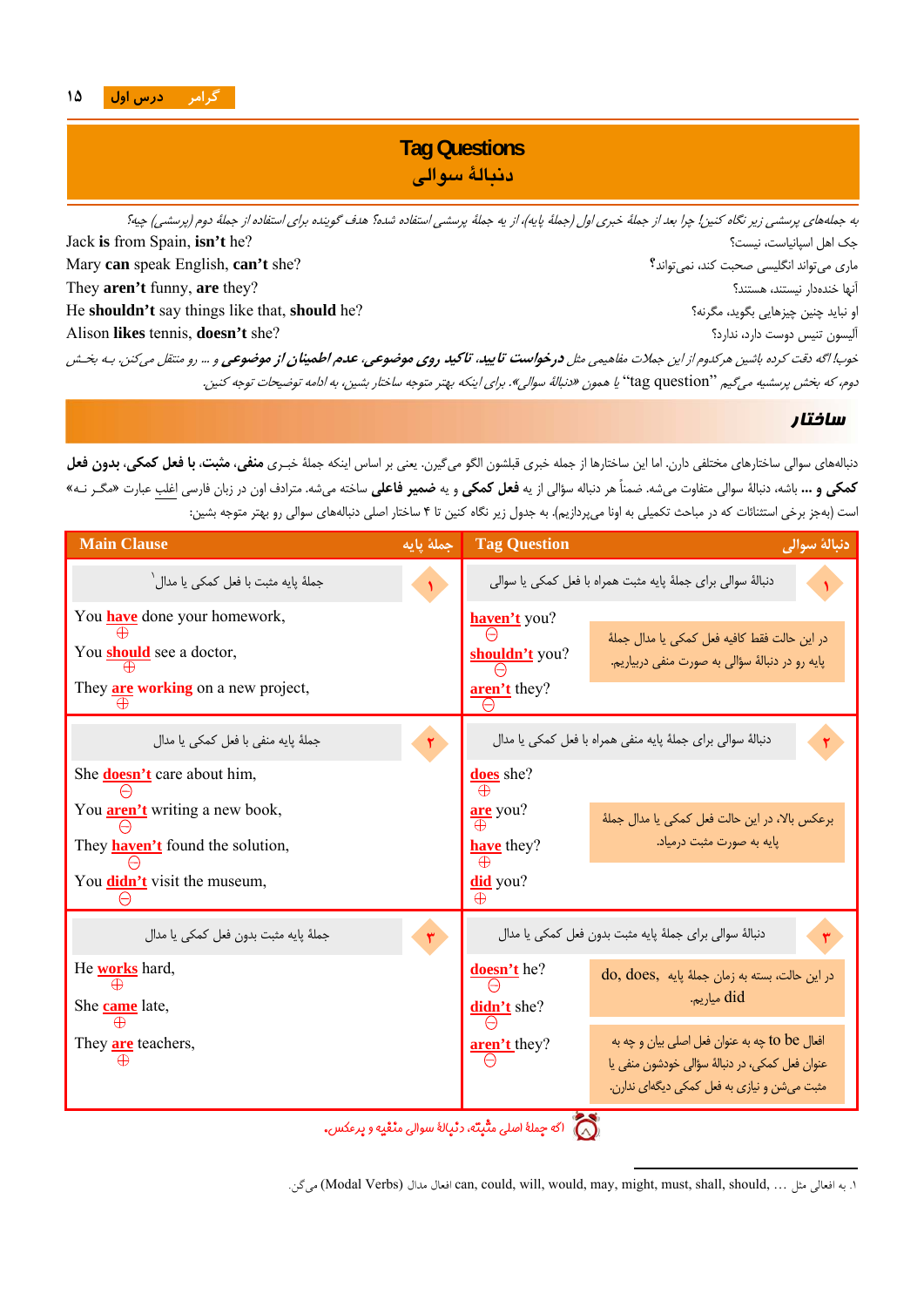#### **16 زبان انگليسي جامع كنكور**

| <b>Main Clause</b>                                                                                                                                                                              | جملهٔ پایه | <b>Tag Question</b>                  | دنبالة سوالي                                                                                                                                                                                                                                                                |
|-------------------------------------------------------------------------------------------------------------------------------------------------------------------------------------------------|------------|--------------------------------------|-----------------------------------------------------------------------------------------------------------------------------------------------------------------------------------------------------------------------------------------------------------------------------|
| جملة پايه منفى بدون فعل كمكى يا مدال                                                                                                                                                            |            |                                      | دنبالة سوالي براي جملة پايه منفي بدون فعل كمكي يا مدال                                                                                                                                                                                                                      |
| They <b>aren't</b> Iranian,                                                                                                                                                                     |            | $\frac{\text{are}}{\bigoplus}$ they? | در این حالت فعل منفی موردنظرمون رو مثبت                                                                                                                                                                                                                                     |
| The weather <b>isn't</b> warm,                                                                                                                                                                  |            | $\frac{is}{\oplus}$ it?              | می کنیم.                                                                                                                                                                                                                                                                    |
|                                                                                                                                                                                                 |            |                                      | نكات مهم دنبالهٔ سوالی:                                                                                                                                                                                                                                                     |
|                                                                                                                                                                                                 |            |                                      | ۰. در دنبالهٔ سوالی، فقط از ضمیر فاعلی استفاده می کنیم، نه اسم.                                                                                                                                                                                                             |
|                                                                                                                                                                                                 |            |                                      | <b>٢.</b> دقت كنين كه دنبالهٔ سوالي <b>منفي</b> در حالت عادي حتماً به صورت مخففه. يعني جملهٔ زير غلطه:                                                                                                                                                                      |
| You should study more, should not you? (or , should you not?)                                                                                                                                   |            |                                      |                                                                                                                                                                                                                                                                             |
|                                                                                                                                                                                                 |            |                                      | <b>۳.</b> همونطور که میینین، اگه جمله اوّل <b>مثبت</b> باشه، دنباله سؤالی <b>منفی</b> و اگه جمله اوّل <b>منفی</b> باشه، دنباله سؤالی <b>مثبت</b> میشه`.<br><b>۴.</b> توجه کنین که دنبالهٔ سوالی بعد از جملهٔ <b>خبری</b> امکانِپذیره و نه جملهٔ سوالی. یعنی جملهٔ زیر غلطه: |
| Are you the new secretary, aren't you?                                                                                                                                                          |            |                                      |                                                                                                                                                                                                                                                                             |
| <b>۵.</b> دنبالهٔ سوالی برای جملات <b>پایه</b> میاد (نه پیرو). البته در جملاتی که دارای عhat-clause هستن، دنبالهٔ سؤالی برای جملهٔ پیرو میاد. <sup>۲</sup> تشخیص این دو جمله هم از هــم راحتـه! |            |                                      |                                                                                                                                                                                                                                                                             |
| جملهٔ پایه معمولاً ربطدهنده نداره و معناش کامله، اما جملهٔ پیرو معمولاً یکی از ربطدهندهها ّ رو همنای ناقوی و و منتقل می کنه. به مثال های زیر توجه کنین:                                         |            |                                      |                                                                                                                                                                                                                                                                             |
| I've heard (that) he is sick, isn't he? (NOT , haven't I?) (الصفعة ٣٢ $\omega$ /٣٢ (العفعة ١٣٧ $\omega$<br>جملهٔ ییرو                                                                           |            |                                      | شنیدهام او بیمار است، نیست؟                                                                                                                                                                                                                                                 |
| If you were rich, you would help us, wouldn't you?<br>جملهٔ پیرو<br>جملهٔ پایه                                                                                                                  |            |                                      | اگر ثروتمند بودي، به ما كمک ميكردي، نمي كردي؟                                                                                                                                                                                                                               |
| ع. اگر جملهٔ پایه کلمات منفی مثل  , nothing, few, little, no one, never, hardly داشته باشه، دنبالهٔ سوالی باید مثبت باشه! (چرا؟ چون خود این کلمـات                                              |            |                                      |                                                                                                                                                                                                                                                                             |
|                                                                                                                                                                                                 |            |                                      | مفهوم جمله رو منفي مي كنن.)                                                                                                                                                                                                                                                 |
| It's <b>no</b> good, is it? (NOT $\frac{\sin^2 t}{t^2}$ )                                                                                                                                       |            |                                      | هيج خوب نيست، هست؟                                                                                                                                                                                                                                                          |
| You never say what you're thinking, do you? (NOT don't you?)                                                                                                                                    |            |                                      | تو هیچوقت نمی گویی به چه فکر می کنی، می گویی؟                                                                                                                                                                                                                               |
| It's hardly rained at all this summer, has it? (NOT hasn't it?)                                                                                                                                 |            |                                      | اصلاً این تابستان به ندرت باران باریده، اینطور نیست / نه؟                                                                                                                                                                                                                   |
|                                                                                                                                                                                                 |            |                                      | V. اگه جملهٔ اصلی، فعل کمکی یا to be داره، در دنبالهٔ سوالی همون فعل کمکی میاد. ولی اگه فعل کمکی نداره باید از do/does/did استفاده کرد                                                                                                                                      |
|                                                                                                                                                                                                 |            |                                      | اگر جمله اوّل با there شروع شود، دنباله سؤالي هم حاوي there خواهد بود، مثال:                                                                                                                                                                                                |
| There was a large crowd, wasn't there?                                                                                                                                                          |            |                                      | آنجا جمعیت زیادی <b>بود، نبود</b> ؟                                                                                                                                                                                                                                         |
|                                                                                                                                                                                                 |            |                                      | اگه جمله اوّل با $\frac{\text{this}}{\text{thos}}$ یا $\frac{\text{these}}{\text{thos}}$ شروع شده باشه، ضمیر مناسبشان به ترتیب it و they خواهد بود.                                                                                                                         |
| That film was boring, wasn't it?                                                                                                                                                                |            |                                      | آن فيلم كسل كننده بود، نبود؟                                                                                                                                                                                                                                                |
| These are beautiful flowers, aren't they?                                                                                                                                                       |            |                                      | اینها گلهای زیبایی هستند، نیستند؟                                                                                                                                                                                                                                           |
|                                                                                                                                                                                                 |            |                                      | ٨. به كاربردهاى فعل "have" دقت كنين:                                                                                                                                                                                                                                        |
|                                                                                                                                                                                                 |            |                                      | ١) به معناى «داشتن»: كه در اين صورت فعل اصلى محسوب ميشه:                                                                                                                                                                                                                    |
| Oliver has a lot of friends, doesn't he?                                                                                                                                                        |            |                                      | اليور دوستان زيادى دارد، ندارد؟                                                                                                                                                                                                                                             |
| Ali and Ghazal had another baby last year, didn't they?                                                                                                                                         |            |                                      | علی و غزال سال پیش یک بچهٔ دیگر آوردند، نیاوردند؟ (نه؟)                                                                                                                                                                                                                     |
|                                                                                                                                                                                                 |            |                                      | ٢) به عنوان فعل کمکي:                                                                                                                                                                                                                                                       |
| You had met him before this evening, hadn't you?                                                                                                                                                |            |                                      | تو او را قبل از بعدازظهر امروز دیده بودی، اینطور نیست؟                                                                                                                                                                                                                      |
| <b>Exercise 6.</b> Put in the correct question tags.                                                                                                                                            |            |                                      |                                                                                                                                                                                                                                                                             |
| 1. She is collecting stickers, ?<br>2. We often watch TV in the afternoon, ?                                                                                                                    |            |                                      |                                                                                                                                                                                                                                                                             |
| 3. You have cleaned your bike, ?                                                                                                                                                                |            |                                      |                                                                                                                                                                                                                                                                             |

4. John and Max don't like maths, ………?

<sup>.1</sup> در دنياي بيانتهاي انگليسي، حالتهايي هم داريم كه جملة پايه <sup>و</sup> دنبالة سوالي هر دو مثبت <sup>و</sup> منفي باشن، اما اين موارد در كنكور مطرح نخواهند شد.

<sup>.2</sup> البته اين حالت استثنائاتي هم دارد كه از حوصلة كتاب درسي خارجه.

when, while, as, after, be fore, that, it, although, … :ربطدهندهها .3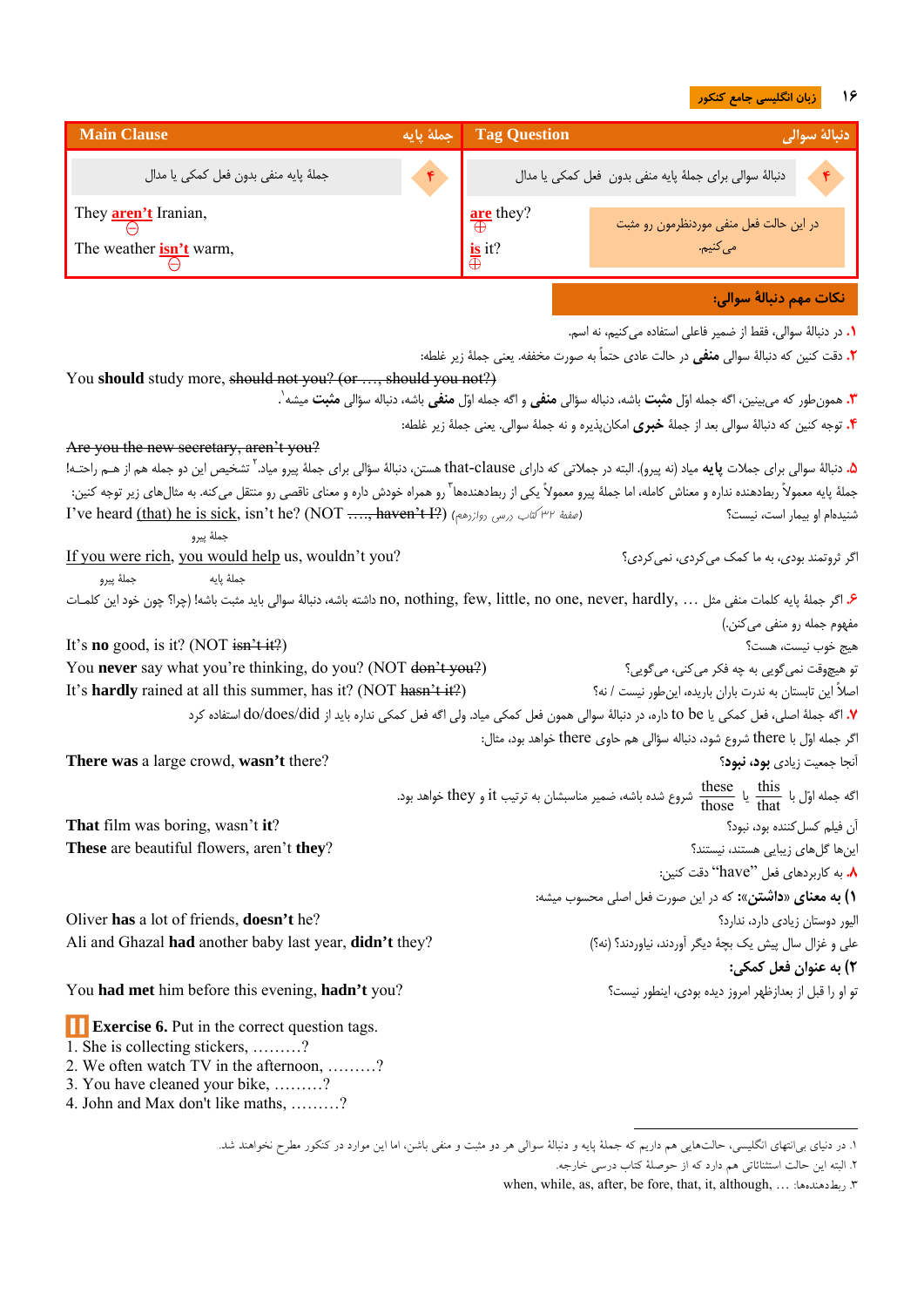# **Test Yourself on Grammar**

**پرسشهاي چهارگزينهاي گرامر**

**پرسشهاي تاليفي آموزشي**

دوستان عزيز، مبحث معلوم و مجهول از پرسوالترين بخشهاي گرامر كنكوره. در شروع كار توصيه ميكنيم مروري بر درسنامهها و تستهـاي زمـانهـا از بخـش «گرامـر پايه» همين كتاب داشته باشين چرا كه سوالات اين بخش نيازمند دانش عميق بخش زمانها هم هست.

| 1. English  in many countries.                                                |                     |                                                    |                    |
|-------------------------------------------------------------------------------|---------------------|----------------------------------------------------|--------------------|
| 1) speaks                                                                     | 2) is speaking      | 3) is spoken                                       | 4) has spoken      |
| 2. The man said, "Many cars  in this place."                                  |                     |                                                    |                    |
| $1)$ buy                                                                      | 2) are buying       | 3) will buy                                        | 4) are bought      |
| 3. "They take Mary to school every day." Mary  to school every day.           |                     |                                                    |                    |
| 1) takes                                                                      | 2) are taken        | 3) take                                            | 4) is taken        |
| 4. "The students cleaned the blackboard."                                     |                     |                                                    |                    |
| The blackboard  by the students.<br>1) did clean                              | 2) did cleaned      | 3) was cleaned                                     | 4) were cleaned    |
| 5. "Betty has washed her hands."                                              |                     |                                                    |                    |
| Betty's hands                                                                 |                     |                                                    |                    |
| 1) have washed                                                                | 2) have been washed | 3) has washed                                      | 4) has been washed |
| 6. The tiger  in the forest last year.                                        |                     |                                                    |                    |
| 1) sees                                                                       | $2$ ) is seen       | $3)$ saw                                           | 4) was seen        |
| 7. A lot of homework  since 8 o'clock.                                        |                     |                                                    |                    |
| 1) has done                                                                   | 2) has been doing   | 3) has been done                                   | 4) is being done   |
| 8. Some kinds of interesting monkeys  in this shop.                           |                     |                                                    |                    |
| 1) show often                                                                 | 2) often show       | 3) are often shown                                 | 4) are shown often |
| 9. This product  at a low price for many years.                               |                     |                                                    |                    |
| $1)$ is sold                                                                  | 2) have been sold   | 3) are sold                                        | 4) has been sold   |
| 10. It's interesting to know that the bridge  just two years ago.             |                     |                                                    |                    |
| 1) was built                                                                  | 2) built            | 3) has built                                       | 4) has been built  |
| 11. This engine  a lot of electricity every day.                              |                     |                                                    |                    |
| 1) is used                                                                    | 2) uses             | 3) will use                                        | 4) will be used    |
| 12. The teacher said, "This lesson  before. We just want to review it today." |                     |                                                    |                    |
| 1) teaches                                                                    | 2) is taught        | 3) has been taught                                 | 4) has taught      |
| 13. The teacher has given us our papers. In other words, our papers  to us.   |                     |                                                    |                    |
| 1) has been given                                                             | 2) have been given  | 3) has given                                       | 4) have given      |
| 14. When ?                                                                    |                     |                                                    |                    |
| 1) was the bridge built<br>3) the bridge built                                |                     | 2) the bridge was built<br>4) did the bridge build |                    |
| 15. "Where ?" "In Los Angeles."                                               |                     |                                                    |                    |
| 1) were you born                                                              | 2) are you born     | 3) have you been born                              | 4) did you born    |
| 16. Something funny  in class today, and all the students laughed.            |                     |                                                    |                    |
| 1) is happened                                                                | 2) happened         | 3) happens                                         | 4) was happened    |
| 17. We  that you had borrowed the book from the library.                      |                     |                                                    |                    |
| $1)$ told                                                                     | 2) have told        | 3) were told                                       | 4) will be told    |

صفحه به صفحه تستها رو بزنين <sup>و</sup> سپسپاسخشون رو بررسي كنين.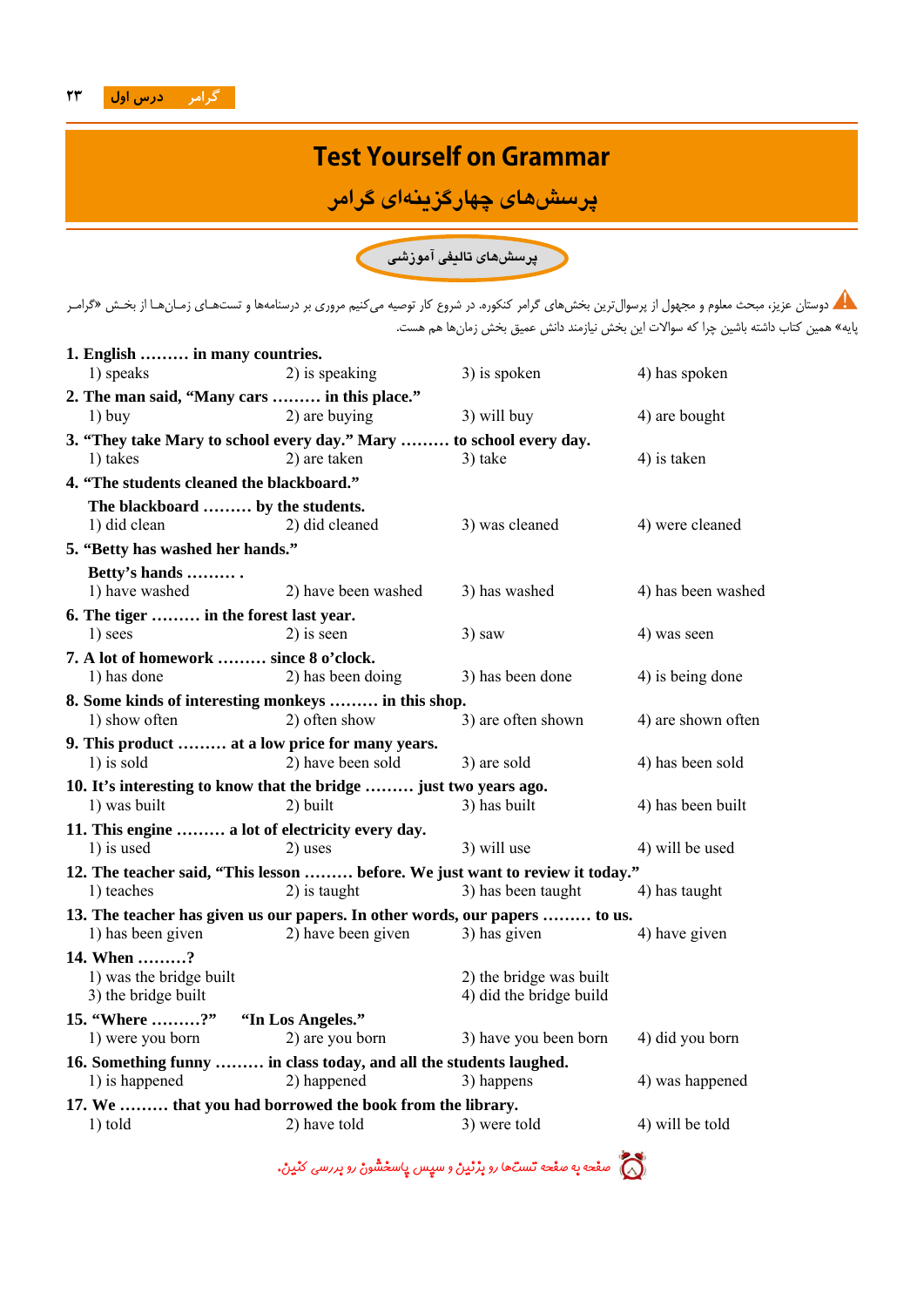| 18. We  up by a loud noise during the night.                                                   |                                      |                                                                                                        |                   |
|------------------------------------------------------------------------------------------------|--------------------------------------|--------------------------------------------------------------------------------------------------------|-------------------|
| 1) woke                                                                                        | 2) had woken                         | 3) were woken                                                                                          | 4) were waking    |
| 19. The report of the experiments done by the students  to the teacher.<br>1) sent             | 2) are sent                          | 3) are sending                                                                                         | 4) was sent       |
| 20. I didn't know that "Jitterbug Perfume"  by Tom Robbins.                                    |                                      |                                                                                                        |                   |
| 1) will be writing                                                                             | 2) has been written                  | 3) was writing                                                                                         | 4) was written    |
| 21. My bag  in the classroom yesterday, but my friend found it.                                |                                      |                                                                                                        |                   |
| $1)$ left                                                                                      | 2) was left                          | $3)$ is left                                                                                           | 4) leaving        |
| 22. According to the report, this car factory  an incredible 100 cars per hour.<br>1) produces | 2) has produced                      | 3) will produce                                                                                        | 4) is produced    |
| 23. It  that the Earth is over four and a half billion years old.<br>1) is thought             | 2) is thinking                       | 3) be thought                                                                                          | 4) was thought    |
| 24. He always tells the truth, ?                                                               |                                      |                                                                                                        |                   |
| 1) does he                                                                                     | 2) doesn't he                        | $3$ ) isn't he                                                                                         | 4) he isn't       |
| 25. They'll go home soon, ?                                                                    |                                      |                                                                                                        |                   |
| 1) will they                                                                                   | 2) they will                         | 3) won't they                                                                                          | 4) they won't     |
| 26. Your parents are very rich, ?<br>1) weren't they                                           | 2) aren't they                       | $3)$ don't they                                                                                        | 4) didn't they    |
| 27. You wouldn't do a thing like that, ?                                                       |                                      |                                                                                                        |                   |
| $1)$ do you                                                                                    | 2) don't you                         | 3) wouldn't you                                                                                        | 4) would you      |
| 28. He didn't paint it himself, ?                                                              |                                      |                                                                                                        |                   |
| 1) does he                                                                                     | $2)$ he didn't                       | 3) did he                                                                                              | 4) didn't he      |
| 29. Your grandfather lived in China, ?                                                         |                                      |                                                                                                        |                   |
| 1) doesn't he                                                                                  | 2) don't they                        | 3) didn't he                                                                                           | 4) didn't they    |
| 30. You can come, ?                                                                            |                                      |                                                                                                        |                   |
| 1) can't you                                                                                   | $2)$ can't I                         | 3) can you                                                                                             | $4)$ can I        |
| 31. My friend and I will take part in the party tomorrow, ?<br>$1)$ will I                     | $2)$ won't I                         | 3) will we                                                                                             | 4) won't we       |
| 32. Students should have some respect for their teachers, ?                                    |                                      |                                                                                                        |                   |
| 1) shouldn't students                                                                          |                                      | 2) haven't students                                                                                    |                   |
| 3) haven't they                                                                                |                                      | 4) shouldn't they                                                                                      |                   |
| 33. Your sister isn't very clever, ?                                                           |                                      |                                                                                                        |                   |
| 1) isn't your sister                                                                           | 2) is your sister                    | $3$ ) isn't she                                                                                        | $4$ ) is she      |
| 34. There won't be enough food, ?<br>1) be there                                               | 2) will there                        | 3) is there                                                                                            | $4$ ) is it       |
| 35. People like that can't decide on anything, ?                                               |                                      |                                                                                                        |                   |
| 1) can they                                                                                    | 2) can people                        | $3)$ do they                                                                                           | 4) do people      |
| 36. She doesn't always behave politely, ?                                                      |                                      |                                                                                                        |                   |
| 1) does she                                                                                    | 2) doesn't she                       | 3) did she                                                                                             | 4) didn't she     |
| 37. Ali is going to speak now, ?                                                               |                                      |                                                                                                        |                   |
| 1) doesn't Ali                                                                                 | $2)$ isn't Ali                       | 3) doesn't he                                                                                          | 4) isn't he       |
| 38. Most of them don't speak more than one language, ?                                         |                                      |                                                                                                        |                   |
| 1) do most of them                                                                             | 2) don't most of them                | 3) do they                                                                                             | 4) do them        |
| 39. There is not any other way to do it, ?<br>$1)$ is it                                       | $2)$ isn't it                        | 3) is there                                                                                            | 4) doesn't it     |
| 40. Because he had no reason to lie, it must be true, ?                                        |                                      |                                                                                                        |                   |
| 1) didn't he                                                                                   | 2) must he                           | 3) must it                                                                                             | 4) mustn't it     |
| 41. Your friends are always singing and dancing, ?                                             |                                      |                                                                                                        |                   |
| 1) do your friends                                                                             | 2) don't your friends 3) aren't they |                                                                                                        | 4) are they there |
|                                                                                                |                                      | (م) برځی مباحثٌ گرامری مثّل زمانْها یا معهولها نیارْ به تکرار و یادآوری چنددباره دارنْ، عجله نْکنْینْ. |                   |
|                                                                                                |                                      |                                                                                                        |                   |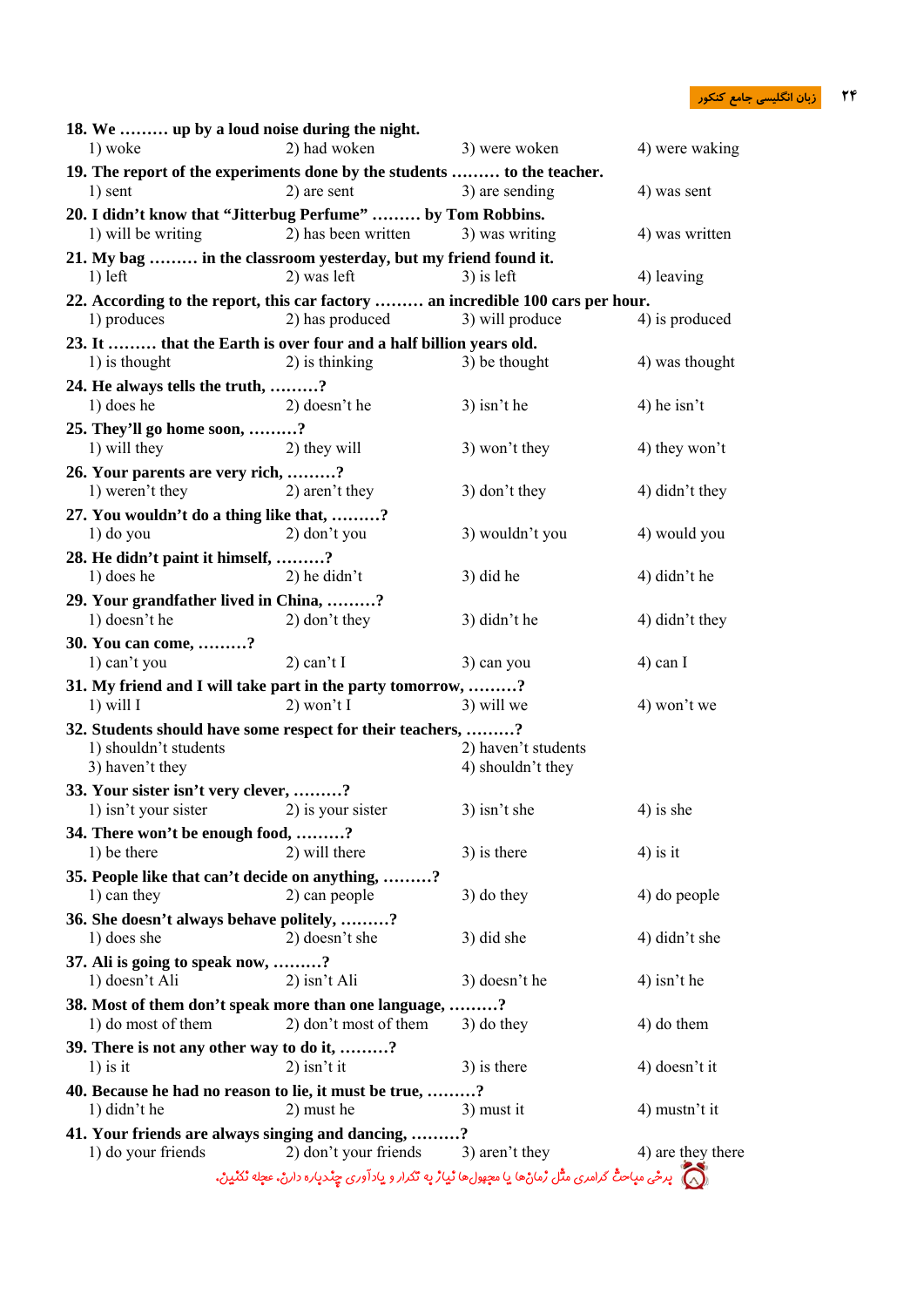## پاسخ پرسشهاي چهارگزينهاي گرامر

**.1 گزينه (3) معني جمله:** «زبان انگليسى در كشورهاي زيادي صحبت مىشود.» روش تشخيص فعل مجهول در تست: 1) اگه بعد از فعل متعدي (بعد از جاي خالي) مفعولش (يعني اسم يا ضمير) نيومده باشه، حتماً با فعل مجهول روبهرو هستيم. 2) از معني جمله هم ميشه استفاده كرد. حالا در اين سؤال، هم (1) بعد از جاي خالي مفعول فعل speak نيومده و هم (2) براساس معني جمله: «انگليسى» صحبت نمىكنه بلكه صحبت مىشه (مجهول)، پس گزينـة 3 رو انتخاب مىكنيم. **.2 گزينه (4) معني جمله: «**آن مرد گفت: در اين محل ماشينهاى زيادى خريده مىشوند.» ے<br>کافعل buy متعديه اما بعد از جاي خالي مفعولش نيومده، پس وجه جمله مجهوله. ضمناً گفتيم وقتي نمي<code>دونيم كنندۂ اصلي كار چه كسي است يـا اهميتـي نـداره كـه كيـه يـا</mark></code> نميخوايم نامش رو ببريم يا ميخوايم با ذكر اون در انتهاي جمله رو نامش تأكيد خاصي كنيم و يا وقتي نام كنندة كار طولانيه، از فعل مجهول استفاده ميكنيم. **يادآورى: فعل مجهول = pp + صرف be to . [1] سؤال:** كدوم يك از فعلهاى زير مجهولن؟ have studied / are studying / have been studied / are going to study / were studied **پاسخ:**  have been studied / were studied **.3 گزينه (4) معني جمله:** «آنها ماري را هر روز به مدرسه ميبرند. مارى هر روز به مدرسه برده مىشود.» مي.<br>محل است مراحل ذكر شده در بخش آموزش، گزينهٔ ۴ صحيحه. فعل به دست اومده، حال سادهٔ مجهوله. **am/is/are + pp = مجهول ساده حال توجه:** براي يادآوري ساختار و كاربرد زمانهاي مختلف ميتونين به بخش پايه اين كتاب مراجعه كنين. در هر صورت زمان **حال ساده** غالباً با قيود تكـرار همـراه مـيشـه .every week و every day ،always ،often ،usually ،sometimes, never :مثل ساختمانهاى زيادى هر ساله در تهران ساخته مىشوند. .year every Tehran in built are buildings Many حال سادة مجهول مجهول **.4 گزينه (3) معني جمله:** «دانشآموزان تخته سياه را تميز كردند. تخته سياه به دست دانشآموزان تميز شد.» ₩ **گذشته ساده مجهول = pp+were/was**I was invited to the party. .شدم دعوت مهمانى به من گذشته سادة مجهول مجهول **توجه:** زمان گذشته ساده غالباً با yesterday يا ... ,month، week last يا تركيبات ago) مثل ago weeks two (همراه ميشه. **.5 گزينه (2) معني جمله:** «بتى دستانش را شسته است. دستان بتى شسته شدهاند.» چون hands جمعه بايد فعل كمكى بهصورت have بياد (تطابق از نظر شخص و تعداد). **ماضى نقلى ساده مجهول = pp+been has/have** since, yet, already, so far, up to now, for, recently, just, ever :نقلي ماضي مهم نشانههاي و قيود از **:توجه .6 گزينه (4) معني جمله:** « ببر سال گذشته در جنگل ديده شد.» ید last year نشانة زمان گذشته ساده است. اما همونطور كه در صورت سؤال مىبينين، بعد از جاي خالي مفعولِ فعل see نيومده پس به فعل مجهول نيـاز داريـم. پـس زمان گذشتة ساده مجهول (گزينه 4) پاسخ صحيحه. **.7 گزينه (3) معني جمله:** «تكاليف زيادى از ساعت 8 انجام شده است.» مي.<br>\* وجود since (از، از زمانى كه) مشخصة زمان ماضى نقليه. در ضمن از اونجايى كه تكليف (homework) انجام نمىده انجام مىشه، به فعل مجهول نياز داريم. پـس زمان ماضى نقلى مجهول (گزينة 3) درسته.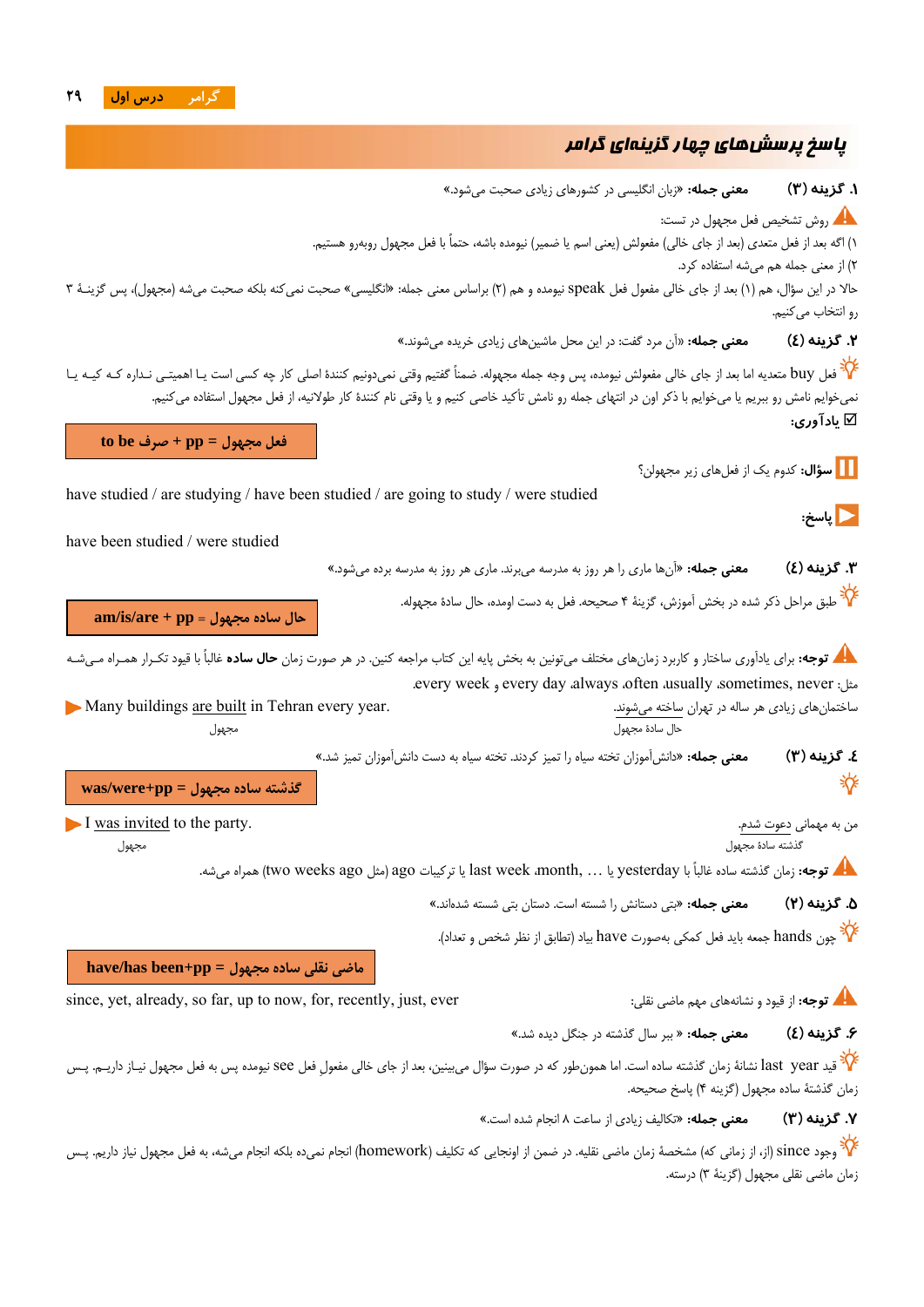#### **گرامر درس اول 33**

2) جملة پايه، ربطدهنده يا ضمير موصولي نداره. ربطدهنده و يا ضماير موصولي رو بيشتر بشناسين: ربطدهندهها: when, while, after, before, until, however, as, because, since, yet, but, if, rather than,… ضماير موصولي: when, where, what, which, that, who, whom, whose, .... چند مثال: جملة پيرو بين الجملة پايه جملة پيرو بين الجملة بيرو بين الجملة پايه به جملة پايه به الجملة بايه به الجملة بايه<br>م She'll turn the TV off **when** she goes to bed. .كرد خواهد خاموش را تلويزيون ،برود رختخواب به وقتي او جملة پيرو جملة پيرو جملة پيرو جملة پيرو جملة پيرو جملة پيرو جملة پايه جملة پايه به انتخاب به انتخاب به انتخاب <br>جم من اولين بار او را در پاريس ملاقات كردم، جايي كه در كودكي در آنجا زندگي كردم. .<br>من اولين بار او را در پاريس ملاقات كردم، جايي كه در كودكي در آنجا زندگي كردم. جملة پايه جملة پايه جملة پايه جملة پايه جملة پايه جملة پيرو $\lambda$ مادر بعد از اينكه سوارم كند، مرا م<sub>م ا</sub>برد كفش بخريم. .<br>مادر بعد از اينكه سوارم كند، مرا م<sub>م ا</sub>برد كفش بخريم. جملة پيرو جملة پايه من آن مردي كه گريه ميكرد را ديدم. .crying was **who** man the saw I بنابراين در تست ما دنبالة سوالي براي جملة پايه، يعني "true be must it "مياد. **.41 گزينه (3) معني جمله:** «دوستانت هميشه در حال خواندن و رقصيدن هستند، نيستند؟» با توجه به فعل كمكي "are"، از "t'aren "در دنبالة سوالي استفاده ميكنيم. توجه كنين كه ضمير جمع مربوط به "friends your "فقط "they "است. **.42 گزينه (3) معني جمله:** «شما بايد بيشتر تمرين كنيد، اينطور نيست؟» در اينجا "need" فعل اصليه، پس در دنبالهٔ سوالي از فعل كمكي متناسب با اون يعني "don't" استفاده ميكنيم. **.43 گزينه (3) معني جمله:** «اين دقيقاً همان چيزي است كه شما انتظار داريد او انجام دهد، اينطور نيست؟» به جملة تست توجه كنين: جملة پيرو جملة پايه That's exactly **what** you would expect him to do, isn't it? دنبالة سوالي براي بخش "exactly s'that "مياد. گه جملهٔ اوّل با  $\frac{\text{these}}{\text{those}}$  یا  $\frac{\text{these}}{\text{those}}$  شروع شده باشه، ضمیر مناسبشان به ترتیب it و they خواهد بود. **.44 گزينه (3) معني جمله:** «بعضي از آن پسرها خيلي خوب رفتار ميكنند، نميكنند؟» در اين تست، فعل كمكي نداريم. با توجه به زمان فعل اصلي "behave"، از "t'don "در دنبالة سوالي استفاده ميكنيم. **.45 گزينه (2) معني جمله:** « مردم نبايد چنين كارهاي بدي انجام دهند، اينطور نيست؟» با توجه به فعل كمكي منفي "t'shouldn"، در دنبالة سوالي از "should "استفاده ميكنيم. **.46 گزينه (3) معني جمله:** «يكي از پسرها خيلي موزيسين خوبي است، نيست؟» توجه كنين كه مرجع ضمير دنبالة سوالي در تركيب "... the of one "اسمي مفرده، چون داريم به «يكي از چند تا» اشاره ميكنيم. **.47 گزينه (3) معني جمله:** «من و تو حاضر هستيم، نيستيم؟» تركيب "I and You "در دنبالة سوالي ضمير "we "رو ميسازه. به طور كلي، تغيير ضميرها در دنباله سوالي به شكل زيره: You & I  $\qquad \qquad$  We

| You & I             |       |
|---------------------|-------|
| He/she/they $&$ I   | We    |
| He/she/they $& You$ | Y 011 |

(آقاي تاجيك در حال حضور غياب): شما و آنها حاضر هستيد، مگه نه؟ ?you **t'aren** ,present are **they** and **You** :)roll the calling ,Tajik .Mr(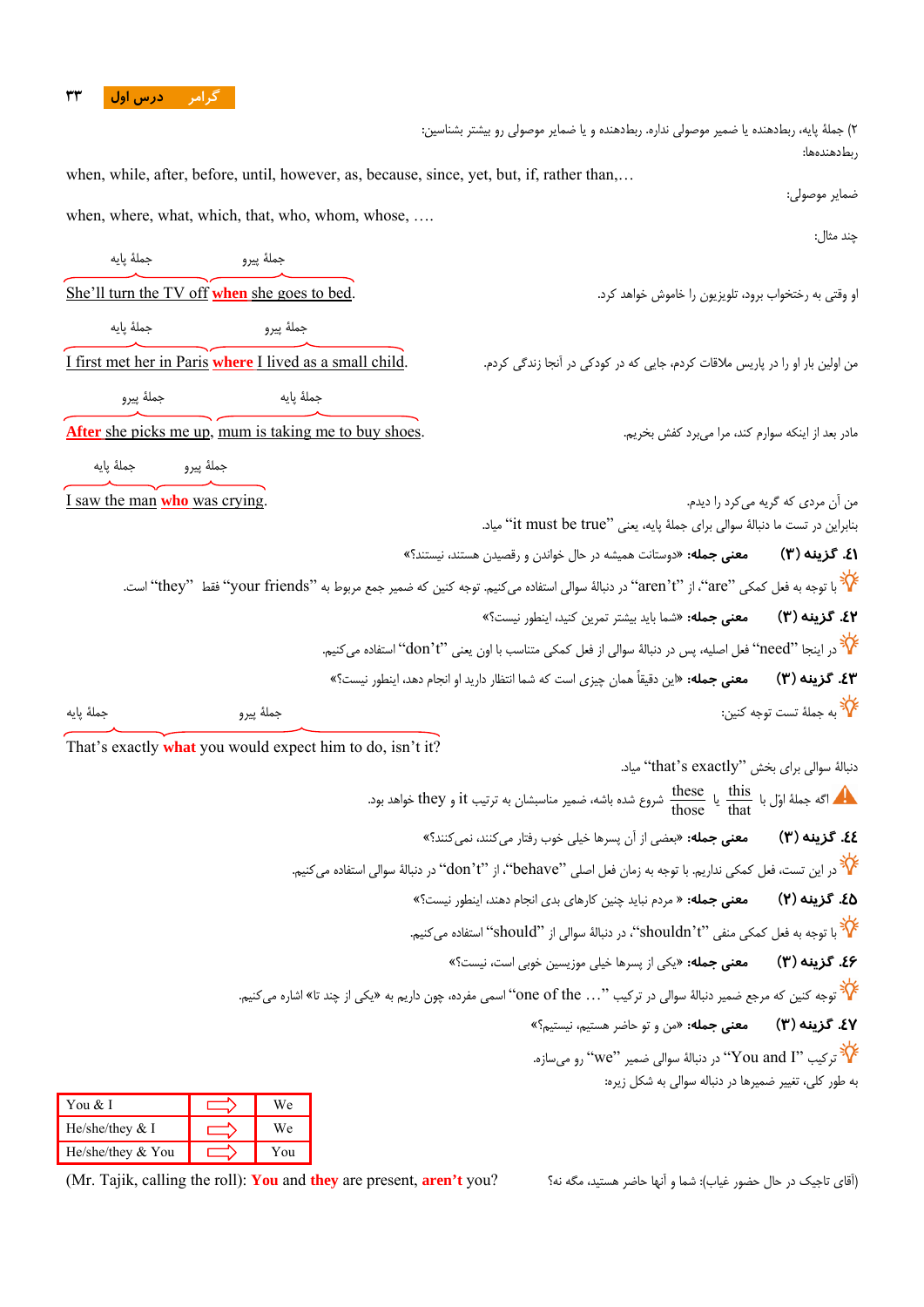

### آموزش واژگان Organizer Vocabulary

سالهاست كه آموزش لغت به شيوة سنتي، يعني در قالب فهرستي بلند بالا از واژگان در كنار معني فارسي، شيوهاي ناكارآمد شناخته شده است. ديگر نميتوان از دانشآموزان انتظار داشت كه واژگان را در قالب فهرستهايي كه يا براساس حروف الفبا و يا سطر به سطر كتب درسي تهيه شده و جلوي هر واژه معني فارسياش آمده است، به خوبي بياموزنـد و به درستی به کار برند. امروزه، روش نوین آموزش لغت بـر **دستهبندی موضوعی و هدفمند واژگان، ارائه لغات در قالب مثـالهـای نـوعی و رایـج، اشـاره بـه** ترکیبهای رایج هر واژه و نیز توجه به کلمات همخانواده، مترادفها و متضادها پایهگذاری شده است. ما نیز در این بخش لغات هـر درس را در گـروه هـای ۳۰ تـا ۴۰ تايي كه به روشي منطقي و اصولي طبقهبندي شدهاند ارائه مي<هيم. مثلاً لغات درس ١ را بايد در ۴ جلسه مطالعاتي جدا از هم مطالعه فرماييـد. ٰ پـس از انجـام تمـام جلسـات مطالعاتي و يادگيري كلية واژگان آن درس، وقت حل پرسشهاي چهارگزينهاي است كه در ادامه آمده است.

#### جلسه مطالعاتي اول **1 SESSION**

| ا) حس، احساس ۲) احساس کردن، درک کردن (.I. sense (n. & v          |                                                                  |
|------------------------------------------------------------------|------------------------------------------------------------------|
| sense of appreciation, identity, humor <sup>2</sup>              |                                                                  |
|                                                                  | احساس تحسین یا حس قدردانی، حس هویت، حس شوخطبعی                   |
| I could <i>sense</i> that something was wrong.                   |                                                                  |
|                                                                  | میتوانستم حس کنم یک چیزی درست نبود.                              |
| Read this and tell me if It doesn't <i>make</i> (any) sense.     |                                                                  |
|                                                                  | این را بخوان و به من بگو آیا (اصلاً) معنی دارد.                  |
| sensitive (adj.)                                                 | حساس                                                             |
| a sensitive young girl                                           | یک دختر جوان حساس                                                |
| 2. appreciation (n.)                                             | قدرداني، درک                                                     |
| sense of appreciation                                            | حس قدرداني، احساس شكرگزاري                                       |
| It helps children to develop an <i>appreciation</i> of poetry.   |                                                                  |
|                                                                  | این به بچهها کمک میکند درک شعری پیدا کنند.                       |
| appreciate (v.)                                                  | ارزش نهادن، درک کردن                                             |
| You can't really <i>appreciate</i> English poems in translation. |                                                                  |
|                                                                  | أدم واقعاً نمیٍتواند اشعار انگلیسی را وقتی ترجمه میشوند درک کند. |
| I would <i>appreciate</i> it if you paid in cash.                |                                                                  |
|                                                                  | سپاسگزار خواهم بود اگر نقداً بپردازید.                           |
| appreciative (adj.)                                              | سياسگزار، قدردان                                                 |
| He was <i>appreciative of</i> their support.                     |                                                                  |
|                                                                  | او قدردان حمايت آنها بود.                                        |
| $3.$ boost (v. & n.)                                             |                                                                  |
|                                                                  | ۱) بالا بردن، تقویت کردن ۲) کمک، تقویت، تشدید                    |

|                                                                  | اين بُرد روحيهٔ تيم را بالا برد.            |
|------------------------------------------------------------------|---------------------------------------------|
| syn <sup>3</sup> : increase                                      |                                             |
| ant: decrease                                                    |                                             |
| Exercise can sometimes provide a <i>boost</i> of energy.         |                                             |
|                                                                  | ورزش گاهي مي تواند باعث تقويت انرژي شود.    |
| 4. get better (idiom.)                                           | بهتر شدن                                    |
| Her English isn't really <i>getting</i> any <i>better</i> .      |                                             |
|                                                                  | زبان انگلیسی او اصلاً در حال بهتر شدن نیست. |
| I had a bad cold, but it's <i>getting better</i> .               |                                             |
|                                                                  | سرماخوردگی بدی داشتم، ولی دارد بهتر میشود.  |
| 5. terrible (adj.)                                               | خیلی بد، افتضاح                             |
| The weather was <i>terrible</i> .                                | هوا خيلي بد بود.                            |
| <i>terribly</i> (adv.)                                           | بدجوري، به طرز وحشتناكي                     |
| I'm <i>terribly</i> sorry to have kept you waiting.              |                                             |
|                                                                  | خیلی شرمندهام که منتظرتان گذاشتم.           |
| <b>6.</b> temperature (n.)                                       | دما، درجهٔ حرارت، تب                        |
| The nurse <i>took</i> my temperature.                            | پرستار دمای بدنم را گرفت.                   |
| در همآيي "take sb's <i>temperature" (ب</i> ه معنى «درجـهٔ حـرارت |                                             |
| كسي را اندازه گرفتن») فعل "take" معادل فعل "measure" (اندازهگيري |                                             |
|                                                                  | كردن) است.                                  |

The win *boosted* the team's confidence.

دى.<br>الاميس كردهايم لغات جلسات مطالعاتي اول لغات مهم تر و پ*ر كاربرد تر در*س پاشن.

<sup>.1</sup> دبيران <sup>و</sup> اساتيد محترم ميتونن بعد از هر جلسه مطالعاتي، تمرينات تشريحي <sup>و</sup> تستي تأليفي خودشون رو با دانشآموزان حل <sup>و</sup> بررسي كنن.

۲. وقتي چند كلمه در يک تركيب مشخص كنار هم استفاده مي شن، مفهومي به نام "collocation" (همآيي يا كلمات همنشين) به وجود مياد. در كتاب دوازدهم، اين موضوع پررنگه و مـا هم سعي كرديم علاوه بر همآييهاي مهم كتاب درسي، همآييهاي رايج و پركاربرد ديگه هم براتون بياريم. مثلاً همينجا، "identity of sense "يه همآيي رايجه.

<sup>3.</sup> syn: synonym (مترادف) / ant: antonym (مترادف)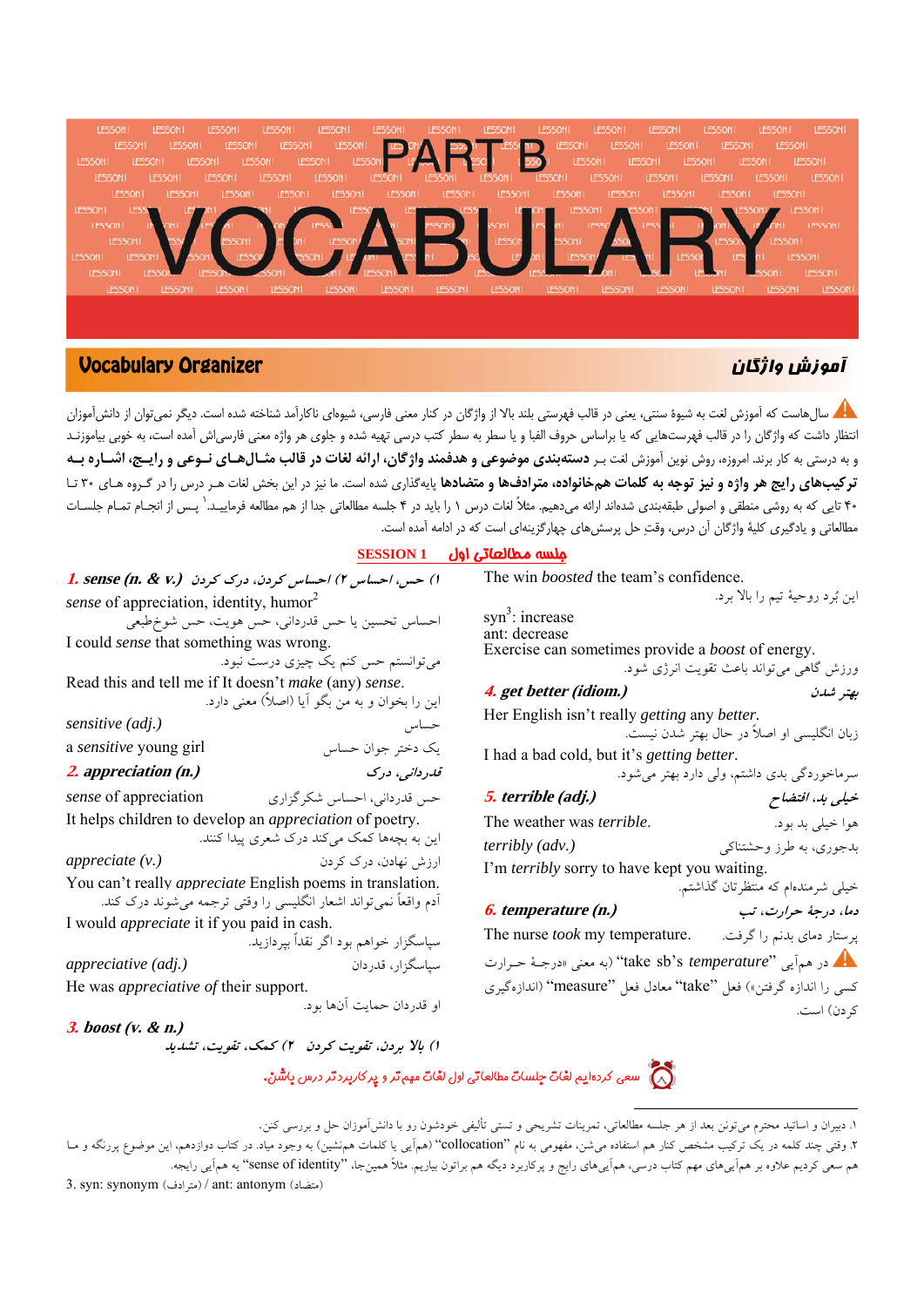L

# **كلمات همنشين (همآيي) Collocations**

**تعريف Collocation:** همآيي يا همنشيني (در انگليسي Collocation (به گروه كلمات دو يا بيشتر اشاره داره كه اغلب همراه هم ميان. يه راه خوب براي فكـر كـردن در مورد همآيي اينه كه به خود واژة كالوكيشن نگاه كنيم. –Co به معناي با هم آمدن و –location به معناي جاست. كالوكيشنها لغاتي هستن كه در كنار هم جا گرفتن. خوب! همونطور كه در پاورقي ابتداي درسنامة آموزش واژگان هم اشاره كرديم، يكي از بخشهاي پررنگ كتاب دوازدهم، معرفي تعريف "Collocation) "همآيي، همنشيني) است. با توجه به اين موضوع، در هر درس زبان دوازدهم و در انتهاي بخش واژگان، همآييهاي مهم اون درس رو براتون ليست كرديم. از اين گذشته، تمام همآييهاي مهم كتابهاي هفتم تا دوازدهم رو براتون در ضميمه ... آورديم.

| فهرست الفبايي هم أيي ها / Alphabetical list of collocations |                          |                                                |                                       |
|-------------------------------------------------------------|--------------------------|------------------------------------------------|---------------------------------------|
| after a (little) while                                      | پس از مدتی (کوتاه)       | family members                                 | اعضاى خانواده                         |
| at the end                                                  | در پایان                 | smart phone<br>(NOT elever phone)              | تلفن هوشمند                           |
| (to) be regarded as                                         | شمرده شدن به عنوان       | solution to                                    | راه حل برای                           |
| (to) be rich is sth                                         | عنى بودن / سرشار بودن از | strong wind<br>(NOT heavy wind)                | ىاد شدىد                              |
| between sth and sth else<br>(NOT between sth or sth else)   | بین یک چیز و چیز دیگر    | with regard to                                 | در رابطه با                           |
| blood pressure                                              | فشار خون                 | (to) ask kindly                                | با خوشررويي پرسيدن                    |
| brain function<br>(NOT mind function)                       | عملكرد مغز               | (to) be angry with                             | عصبانی بودن از                        |
| (to) burst into tears                                       | به گريه افتادن           | (to) break the window                          | پنجره را شکستن                        |
| by accident                                                 | به طور تصادفی            | (to) develop a product                         | توسعه دادن یک محصول                   |
| by heart                                                    | از حفظ                   | (to) do homework                               | تكليف انجام دادن                      |
| by the way                                                  | در ضمن، راستی            | (to) do exercise<br>(NOT to make exercise)     | ورزش كردن                             |
| (to) catch a flu                                            | آنفلوانزا گرفتن          | (to) feel angry                                | احساس عصبانيت كردن، عصباني شدن        |
| collection of poems<br>(AND poetry collections)             | مجموعه اشعار             | (to) feel happy                                | احساس شادی کردن                       |
| comfortable shoe                                            | كفش راحت                 | (to) feel well                                 | احساس سلامتی کردن                     |
| compound sentence                                           | جملهٔ مرکب               | (to) fix the car                               | ماشین را تعمیر کردن                   |
| distinguished professor                                     | پروفسور شناخته شده       | (to) find a solution                           | راه حل يافتن                          |
| during the experiment                                       | در طی آزمایش             | (to) go abroad                                 | خارج از كشور رفتن                     |
| elderly people                                              |                          | to) follow the steps)   افراد سالمند، سالمندان | گامها را دنبال كردن، مراحل را طي كردن |
| experiment on                                               |                          | (to) forgive sb for sth) أزمايش روى            | کسی را بابت چیزی بخشیدن               |

ند.<br>الله تع كلمات هم نشين هم د*ر* كتاب د*ر*سي سال ۱۲ و هم د*ر* كنكورهاي سال *هاي* اخير پسيا*ر* مورد توجه پودن.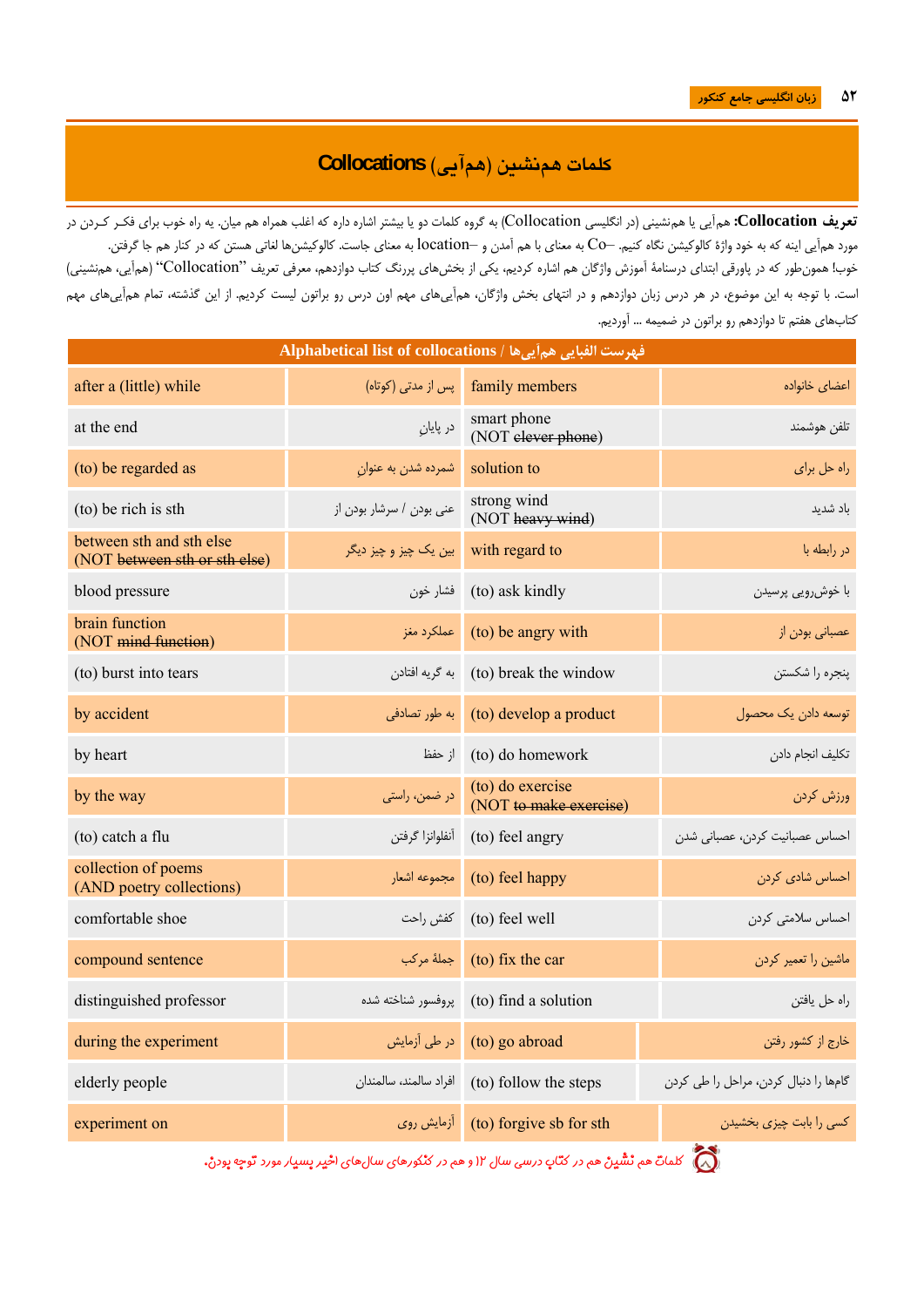**IFSSONI IFSSONI IFSSONI IFSSON IFSSON IFSSON IFSSONT IFSSONI IFSSONI IFSSON IFSSON IFSSONI IFSSONI IFSSON IFSSONI** LESSONI LESSONI **LESSONI** LESSONI LESSONI LESSON LESSON1 LESSONI LESSON1 LESSONI LESSON1 LESSONI LESSON1 LESSON1 **LESSON** LESSONI LESSONI LESSONI SONI LESSONI LESSONI LESSONI LESSONI LESSONI LESSONI LESSONI LESSONI LESSONI LESSON LESSONI LESSONI

## **Reading Techniques مهارتهاي خواندن**

در اين درس، به طور كلي 3 تكنيك متنخواني رو آموزش ميديم: 1) خواندن گزينهاي 2) طرح سؤال 3) درك ارجاع در كتاب درسي سال دوازدهم، با تكنيكهاي **تشريحي خواندن** آشنا ميشيم. اين تكنيكها عمدتاً به شما كمك ميكنن اگه كتاب خاصي رو براي مطالعه در دسـت داريـن، يـا

اگه معلم محترمتون تمرين تشريحي بدون زمان براتون در نظر گرفته، بتونين با استفاده از اونا، به حداكثر بهرهوري برسين. اما درس ١ سال دوازدهم مهارتي رو به ما ياد ميـده كـه ميتونيم در آزمونهاي تستي هم ازش استفاده كنيم. قبل از اينكه به تكنيك درس 1 دوازدهم (يعني Generation Question (بپردازيم، مهمترين تكنيك متن خواني يعنـي "scanning "رو براتون شرح ميديم. در آخر، متوجه ميشين پيش نياز مهارت "Generation Question "همون "Scanning "خواهد بود.

## خواندن گزينهاي (موردي) Scanning

 $\overline{a}$ 

به طور كلي، مطالعة متن (خواندن) به 3 دسته تقسيم ميشه:

1) Scanning 2) Skimming 3) Exact Reading

تكنيكي كه در درس 1 كتاب يازدهم به اون پرداخته شد و در درس 1 كتاب دوازدهم هم ميخوايم به شما آموزش بديم تكنيك **خواندن گزينهاي (يا scanning (**است كه با استفاده از اون ميتونين به حداقل 60-70 درصد سوالاي كنكور جواب بدين. همونطور كه از اسمش معلومه اين تكنيك به ما ياد ميده بدون اين كه متن رو واو بـه واو بخـونيم، صرفاً با مراجعه به بخش خاصي از متن اطلاعات ويژهاي رو پيدا كنيم و به سوالات خاصي پاسخ بديم. پس اصل اين مهارت به روي يافتن «كلمات كليدي و مهم» متن بنا نهـاده میشه. وقتی میگیم کلمات کلیدی و راهنما، منظورمون **اعداد، تاریخها، اسامی خاص، ترکیبهای اضافی، برنامههای زمانی، علامتها یـا نمادهـای موجـود در متن (مثل \* #, \$, و ....)، كلمات ايتاليك شده** و ... هستن.

## **تمرين: با توجه به اين متن، به تست پاسخ بدين.**

**In 1871 Edison moved to Newark, New Jersey and started his first laboratory. Later that year, he married Mary Stilwell, and they had three children. In 1876, when his lab in Newark got too small for his research activities, Edison decided to build a big factory in Menlo Park, New Jersey. This was the first private research laboratory in the U.S.** 

#### **Which of the following events happened in 1876?**

- 1) The first private laboratory was built by Mary Stilwell.
- 2) A big factory was built in Menlo Park.
- 3) Edison moved to Newark, New Jersey.
- 4) Edison started his first laboratory.

## **پاسخ: گزينة (2)**

همينطور كه ميبينين براي پيدا كردن پاسخ اين سوال نيازي به خوندن كل متن نيست و صرفا با گشتن عدد **1876** در متن، ميشه به بخش مرتبط متن مراجعه كرد و با خوندن جملة مرتبط به پاسخ رسيد. بدون خوندن كل متن، بدون دونستن معني تك تك لغات و بدون درگير شدن با جزييات بيربط ديگه مطرح شده در مـتن. بـه ايـن مـيگن «خوانـدن گزينهاي» يا همون "scanning".

> مهارت **Scanning** بر مبناي پيدا كردن كلمات مهم <sup>و</sup> كليديه. بيشاز نيمي از سوالات متن مربوط به همون كلمات و جملات اطرافشونن. پسهرگز لازم نيست كل متن رو بخونين.